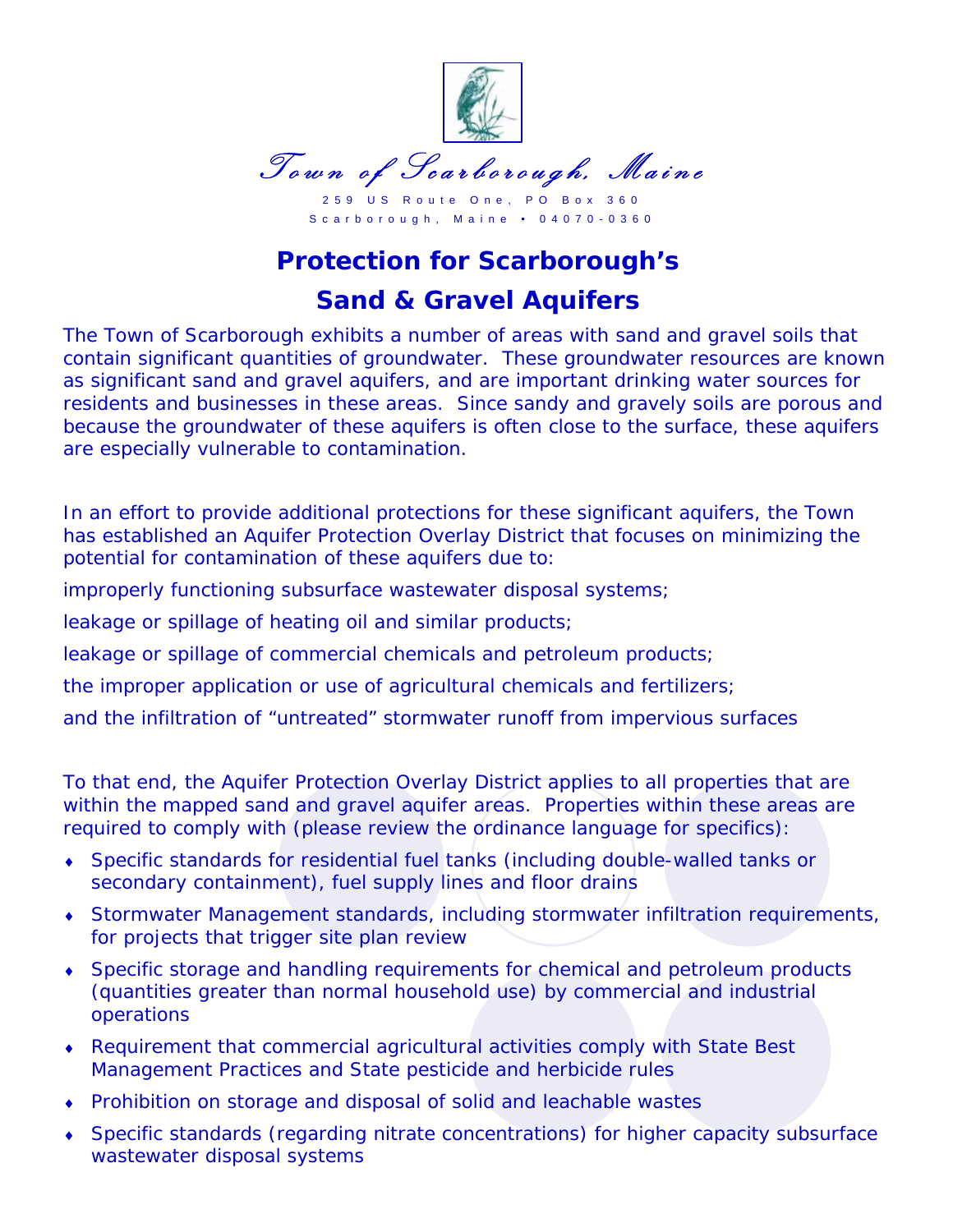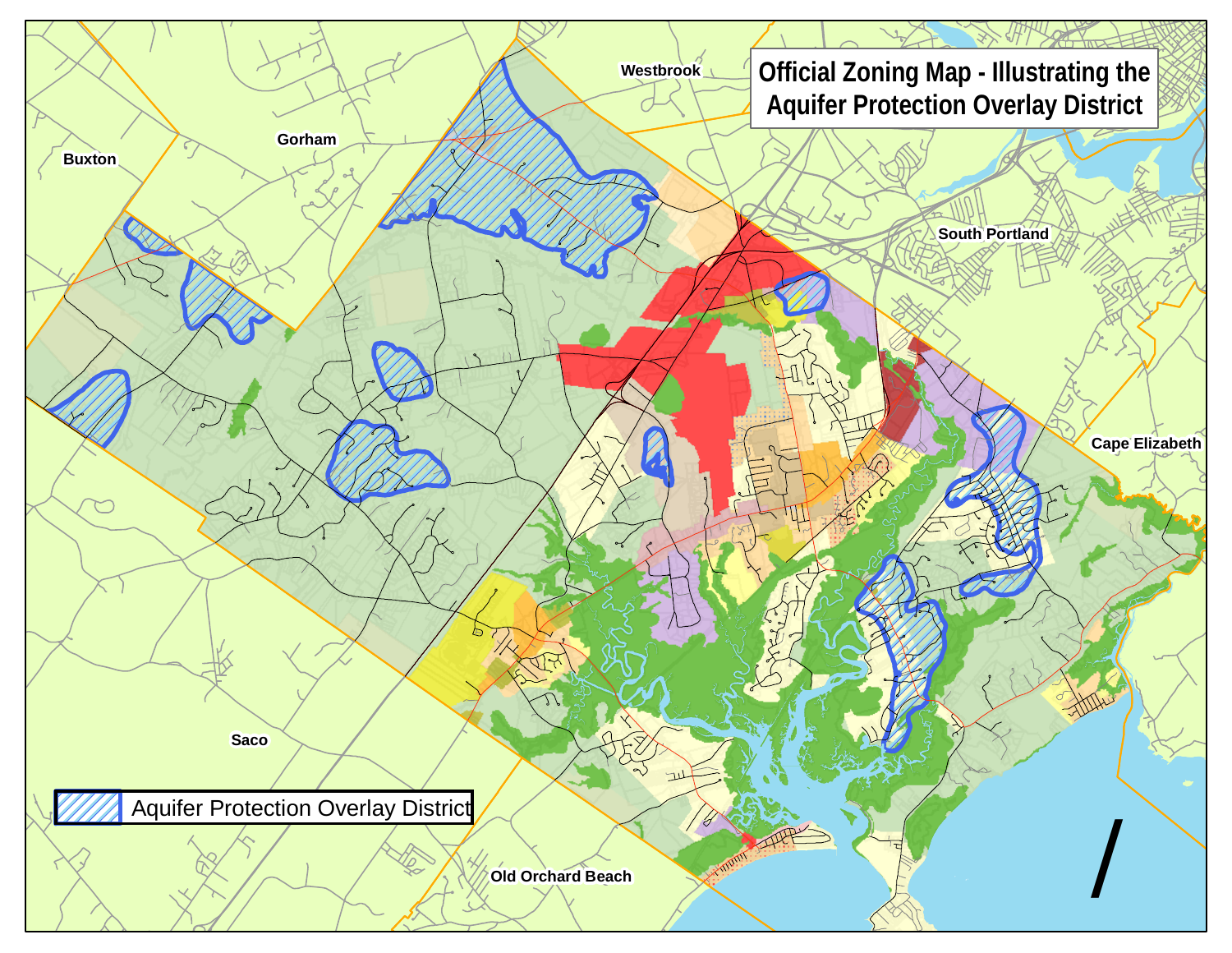# **The Town of Scarborough Zoning Ordinance Excerpt: Section VIIF. The Aquifer Protection Overlay District**

May 23, 2011

## *New Definitions (Section VI.):*

**Chemical and Petroleum Products:** Any material that contains or is capable of producing in combination with, or in reaction to, other materials, any substance for which a contamination standard has been established as part of the Federal and State of Maine Primary Drinking Water Standards.

**Leachable Wastes:** Waste materials, including solid wastes, sludge, and industrial and agricultural wastes, that are capable of releasing contaminants to the surrounding environment.

**Solid Wastes:** Useless, unwanted or discarded solid material with insufficient liquid content to be free flowing. This includes, but is not limited to, rubbish, garbage, scrap materials, junk, and refuse.

*New Section VII.F:*

# **Section VII.F. AQUIFER PROTECTION OVERLAY DISTRICT**

### **A. PURPOSE**

The purpose of the Aquifer Protection Overlay District is to protect the quality of the groundwater in significant sand and gravel aquifers by managing land use activities and development that occurs in the areas located above these deposits. The standards focus on minimizing the potential for contamination of the groundwater from:

- improperly functioning subsurface wastewater disposal systems
- leakage or spillage of heating oil and similar products
- leakage or spillage of commercial chemicals and petroleum products
- improper application or use of agricultural chemicals and fertilizers
- the infiltration of "untreated" stormwater runoff from impervious surfaces

### **B. APPLICABILITY**

The requirements of the Aquifer Protection Overlay District apply to all land use and development activities that are located above a "significant sand and gravel aquifer" as identified by the Maine Geological Survey and depicted on the "Official Zoning Map". Where there is uncertainty about the boundary of the Overlay District, the burden of proof shall be on the owner(s) of the land in question to provide the Code Enforcement Officer with information from a qualified professional geologist, geotechnical engineer, or soil scientist as to the location of the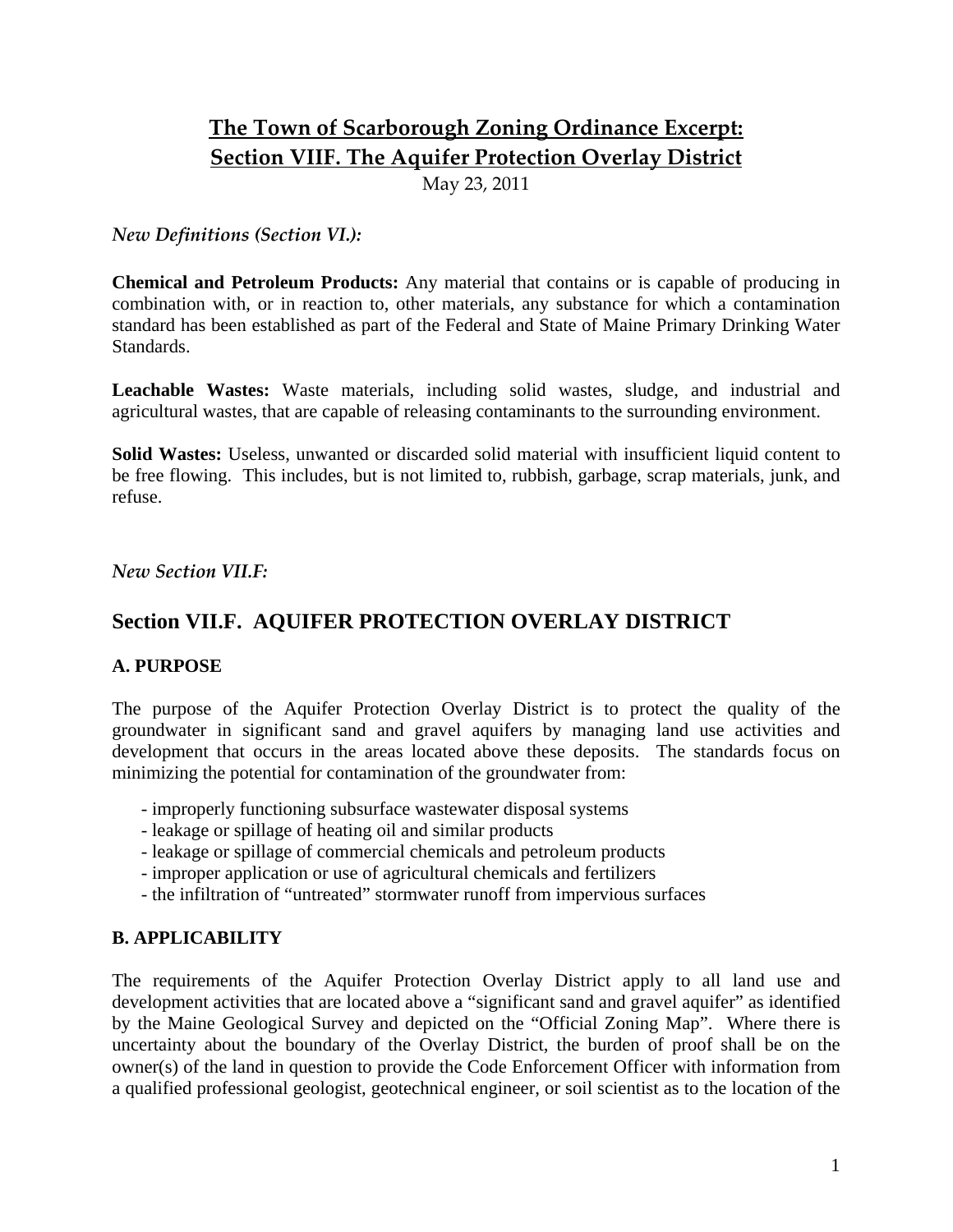aquifer to assist the Code Enforcement Officer in delineating the boundary of the Overlay District.

The requirements and standards of this overlay district apply in addition to, and supplement the standards of the underlying zoning district in which the land is located as well as any other applicable standards of the Zoning Ordinance. If there is conflict between these standards and requirements and those of other provisions of the Zoning Ordinance or other Town ordinances, the more restrictive provisions apply.

## **C. PROHIBITED ACTIVITIES**

The following uses of land and activities are prohibited within the Aquifer Protection Overlay District even if the use or activity is allowed in the underlying zone:

**1.** Disposal of solid waste (except brush and stumps), leachable wastes (except subsurface disposal of domestic-like wastewater as defined by the State of Maine), and sludge. This prohibition shall not apply to the land application of sewage sludge in accordance with Best Management Practices established by the Maine Department of Agriculture and/or Department of Environmental Protection.

**2.** The commercial storage of leachable wastes or solid wastes in an amount greater than typically associated with the principal use of the site.

### **D. REQUIREMENTS APPLICABLE TO RESIDENTIAL AND NONRESIDENTIAL USES AND ACTIVITIES**

The following requirements apply to all residential and nonresidential uses and activities within the Aquifer Protection Overlay District.

#### **1. Standards for Subsurface Wastewater Disposal Systems**

**a.** All new or replacement subsurface wastewater disposal systems for residential and nonresidential uses shall conform to the Town of Scarborough Plumbing Ordinance and the Maine Subsurface Waste Water Disposal Rules.

**b.** Any property owner or applicant proposing to install a subsurface wastewater disposal system for either a residential or non-residential use that uses one or more septic tanks with a combined capacity of more than one thousand two hundred fifty (1250) gallons or a system with a design capacity of more than two thousand (2000) gallons per day must demonstrate that nitrate concentrations in the groundwater will not exceed five (5) mg/L at all property lines of the parcel. No building, plumbing, or other permit, or Planning Board or Code Enforcement Officer approval shall be issued until this requirement is met. The property owner or applicant subject to this requirement shall submit a hydrological analysis demonstrating compliance with this standard as part of any application for a permit or Planning Board approval.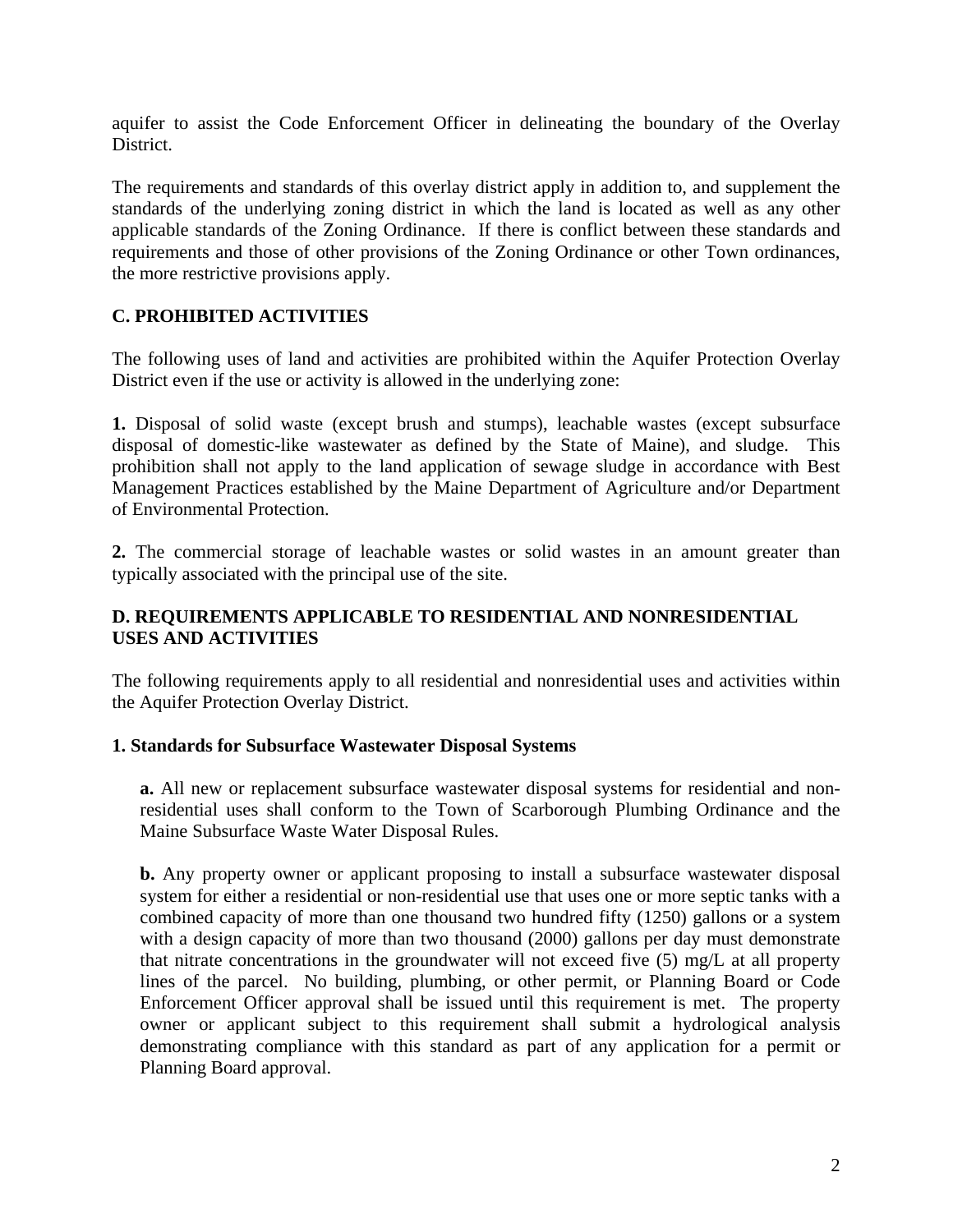#### **2. Standards for Fuel Tanks and Fuel Supply Lines**

**a.** Any new or replacement tank for the storage of heating oil, kerosene, or other petroleumbased fuel for use on either a residential or non-residential site must be either a doublewalled tank or be equipped with secondary containment meeting the Maine Department of Environmental Protection requirements for use in a "wellhead protection zone".

**b.** Any new or replacement tank for the storage of heating oil, kerosene, or other petroleumbased fuel for use on either a residential or non-residential site that is located outside of a building or structure must be white or a light color and be equipped with a filter protector designed to protect the filter from damage if the filter is not otherwise protected from possible damage by its design or location in the installation.

**c.** Any existing unprotected buried fuel line must be replaced by a properly sleeved fuel line in accordance with state requirements prior to: 1) the issuance of any plumbing, building, electrical, or other Town permit, or 2) the sale or transfer of the property to another party.

#### **3. Standards for Floor Drains**

a. Floor drains are not permitted in any area of a residential or non-residential building or site where chemical or petroleum products are used, handled, or stored.

b. Floor drains in other areas of the building or site must be registered with the State of Maine and a permit obtained if required. Proof of registration must be submitted prior to the issuance of any building or plumbing permit or any approval by the Planning Board or Code Enforcement Officer.

c. This provision does not apply to foundation drains, discharges of groundwater or stormwater from sump pumps, or similar uncontaminated discharges of groundwater or stormwater.

#### **4. Standards for Stormwater Management**

a. All new or expanded activity that requires site plan review must provide for the treatment of stormwater generated on the site.

b. This requirement for the treatment of stormwater can be met by one of the following:

1) Obtaining a stormwater permit from the Maine Department of Environmental Protection (DEP) in accordance with the Chapter 500 Stormwater Rules, or

2) If a state stormwater permit is not required, by submitting a stormwater management plan that either:

a) demonstrates compliance with the "basic standards" of Section 4 of Chapter 500 Stormwater Rules including the infiltration standards of Appendix D, and "the other applicable standards" of Section 5 of Chapter 500, or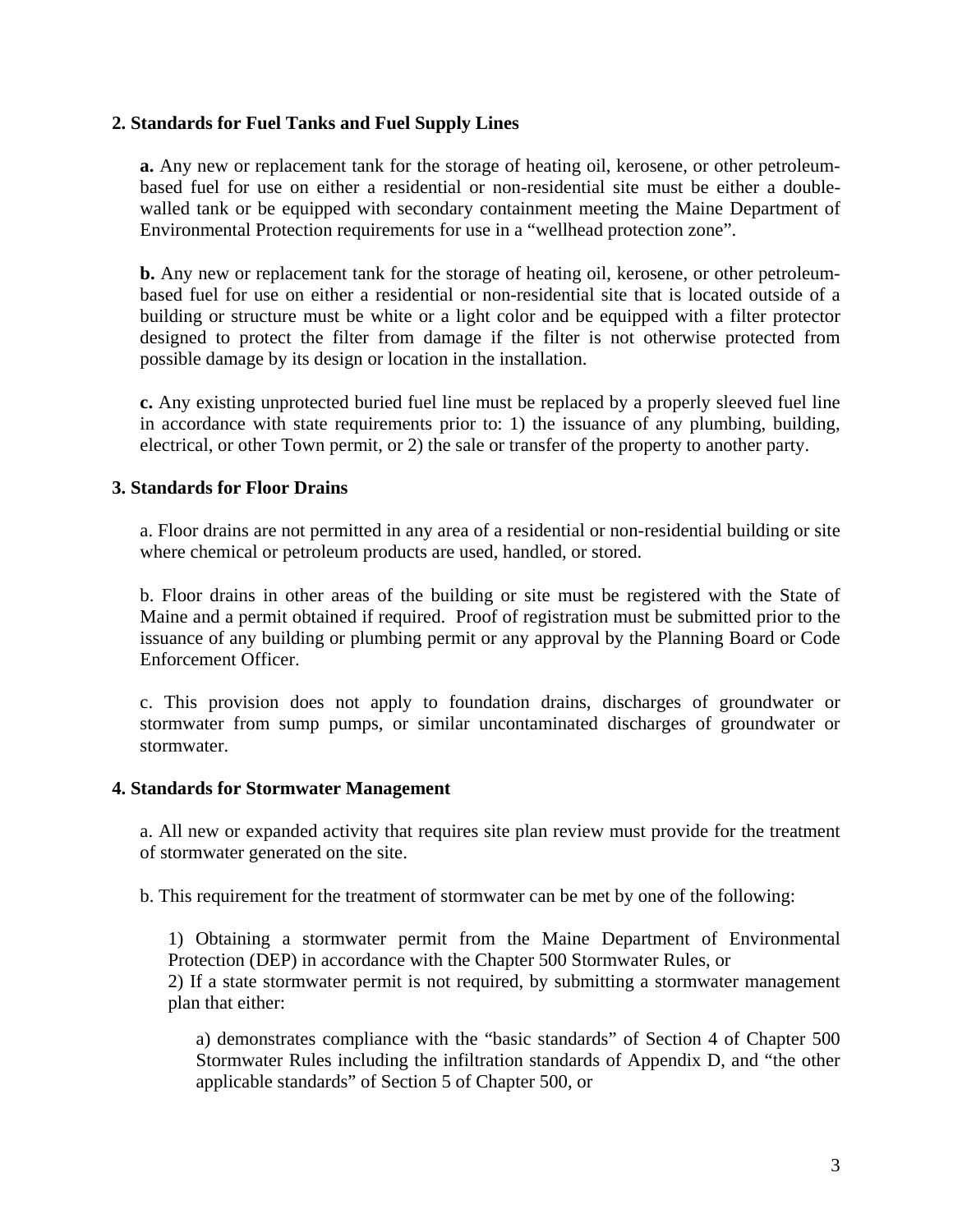b) provides for the treatment of 0.5 inches of stormwater runoff from ninety (90) percent of the impervious surfaces on the site and 0.2 inches of runoff from all disturbed pervious areas of the site using Low Impact Development (LID) practices as set forth in Chapter 10 of Volume III of the DEP BMP Technical Design Manual or other practices approved by the Planning Board.

c. The owner or operator of any property that must provide for treatment of stormwater under a. must also provide for the annual inspection and repair/replacement of all stormwater facilities as provided for in Chapter 419, Post-Construction Stormwater Infrastructure Management Ordinance.

### **E. ADDITIONAL REQUIREMENTS FOR NON-RESIDENTIAL USES**

Non-residential uses and activities other than commercial agriculture and commercial animal husbandry must conform to the following requirements. These requirements do not apply to home occupations or other non-residential activities conducted in conjunction with an allowed principal residential use.

1. The use, storage, and handling of chemical and petroleum products in quantities greater than normal household use in conjunction with a non-residential use must conform to the following requirements. The storage of not more than six hundred sixty (660) gallons of fuel for heating and/or supply of an emergency generator or not more than twenty-five (25) gallons (or the dry weight equivalent) of other hazardous materials including fuel not for heating or generator supply shall be considered to be normal household use and is not subject to these requirements. Uses and activities in existence at the time of adoption of this provision that do not conform to these requirements may continue but must be brought into conformance with these requirements if:

i) The entire building is renovated, or

ii) The building is cumulatively enlarged by more than twenty (20) percent of the floor area or building volume existing as of April 1, 2011, or

iii) The amount of impervious surface on the parcel is cumulatively increased by more than twenty (20) percent of the impervious area existing as of April 1, 2011, or

iv) The use of property is changed, or

v) Facilities for the handling, use, or storage of chemical or petroleum products are modified, upgraded or expanded. In this case, only the new or modified facilities are required to be brought into conformance unless provisions i, ii, iii, or iv applies.

**a.** All chemical and petroleum products must be stored under cover and on an impervious surface without floor drains.

**b.** Secondary containment must be provided for liquid chemical and petroleum products with the capacity to contain 110% of the maximum stored volume. Provisions must be made for the removal of precipitation from the containment structure, unless the containment area is enclosed within a structure or completely covered by a roof.